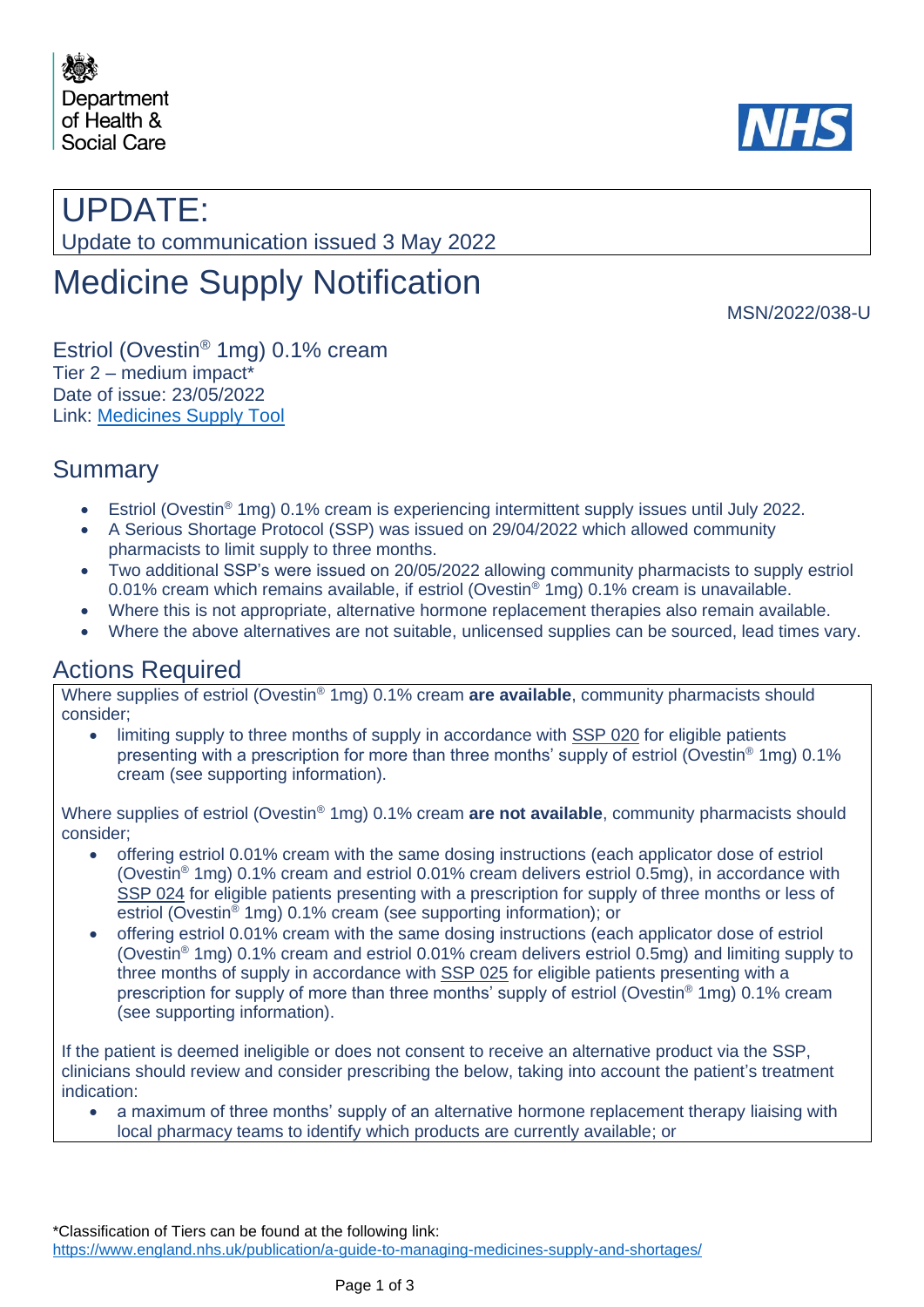• unlicensed products only where licensed alternatives are not appropriate. Prescribers should work with local pharmacy teams to ensure orders are placed within appropriate time frames as lead times may vary (see supporting information).

### Supporting information

#### Clinical information

Each applicator dose of estriol (Ovestin® 1mg) 0.1% cream and estriol 0.01% cream delivers estriol 0.5mg; it is possible that patients on estriol 0.01% cream may need to be reviewed for effectiveness of treatment after 8 weeks.

**NOTE**: Estriol 0.01% cream contains peanut oil.

|                          | Estriol (Ovestin® 1mg) 0.1% cream                                                                                                                                                                                  | Estriol 0.01% cream                                                                                                                                                                  |
|--------------------------|--------------------------------------------------------------------------------------------------------------------------------------------------------------------------------------------------------------------|--------------------------------------------------------------------------------------------------------------------------------------------------------------------------------------|
| <b>Active ingredient</b> | <b>Estriol</b>                                                                                                                                                                                                     | <b>Estriol</b>                                                                                                                                                                       |
| <b>Strength</b>          | $0.1\%$ (1mg per 1g)                                                                                                                                                                                               | 0.01% (100 micrograms per 1g)                                                                                                                                                        |
| <b>Applicator dose</b>   | 1 applicator dose (0.5g of cream) = $0.5mg$<br>estriol                                                                                                                                                             | 1 applicator dose (5g of cream) = $0.5mg$<br>estriol                                                                                                                                 |
| <b>Dose</b>              | 1 application per day for the first weeks<br>(maximally 4 weeks), followed by a gradual<br>reduction, based on relief of symptoms,<br>until a maintenance dosage (e.g., 1<br>application twice a week) is reached. | 1 application per day initially, followed<br>by a dose of 1 application twice a week<br>for maintenance as directed after<br>restoration of the vaginal mucosa has<br>been achieved. |

#### **Table 1- comparison of estriol (Ovestin® 1mg) 0.1% cream and estriol 0.01% cream**

#### Please see the link for further information on [SSP's for estriol \(Ovestin](https://www.nhsbsa.nhs.uk/pharmacies-gp-practices-and-appliance-contractors/serious-shortage-protocols-ssps)<sup>®</sup> 1mg) 0.1% cream

Please see links for further advice on alternative hormone replacement therapies:

- [CKS Hormone replacement therapy](https://cks.nice.org.uk/topics/menopause/prescribing-information/hormone-replacement-therapy-hrt/)
- British Menopause Society [HRT preparations and equivalent](https://thebms.org.uk/wp-content/uploads/2022/01/HRT-Equivalent-preparations-7th-January-22.pdf) alternatives
- Specialist Pharmacy Service [prescribing available HRT products](https://www.sps.nhs.uk/articles/prescribing-available-hrt-products/)
- [Hormone replacement therapy treatment summary -](https://bnf.nice.org.uk/treatment-summary/sex-hormones.html) BNF

Links to further information:

- [Estriol 0.01% cream SmPC](https://www.medicines.org.uk/emc/product/12876/smpc#gref)
- Ovestin® [1mg cream SmPC](https://www.medicines.org.uk/emc/product/5384/smpc)

#### Guidance on ordering and prescribing unlicensed imports

The following specialist importer(s) have confirmed they can source unlicensed Ovestin® 1mg cream (please note there may be other companies that can also source supplies):

• Target Healthcare